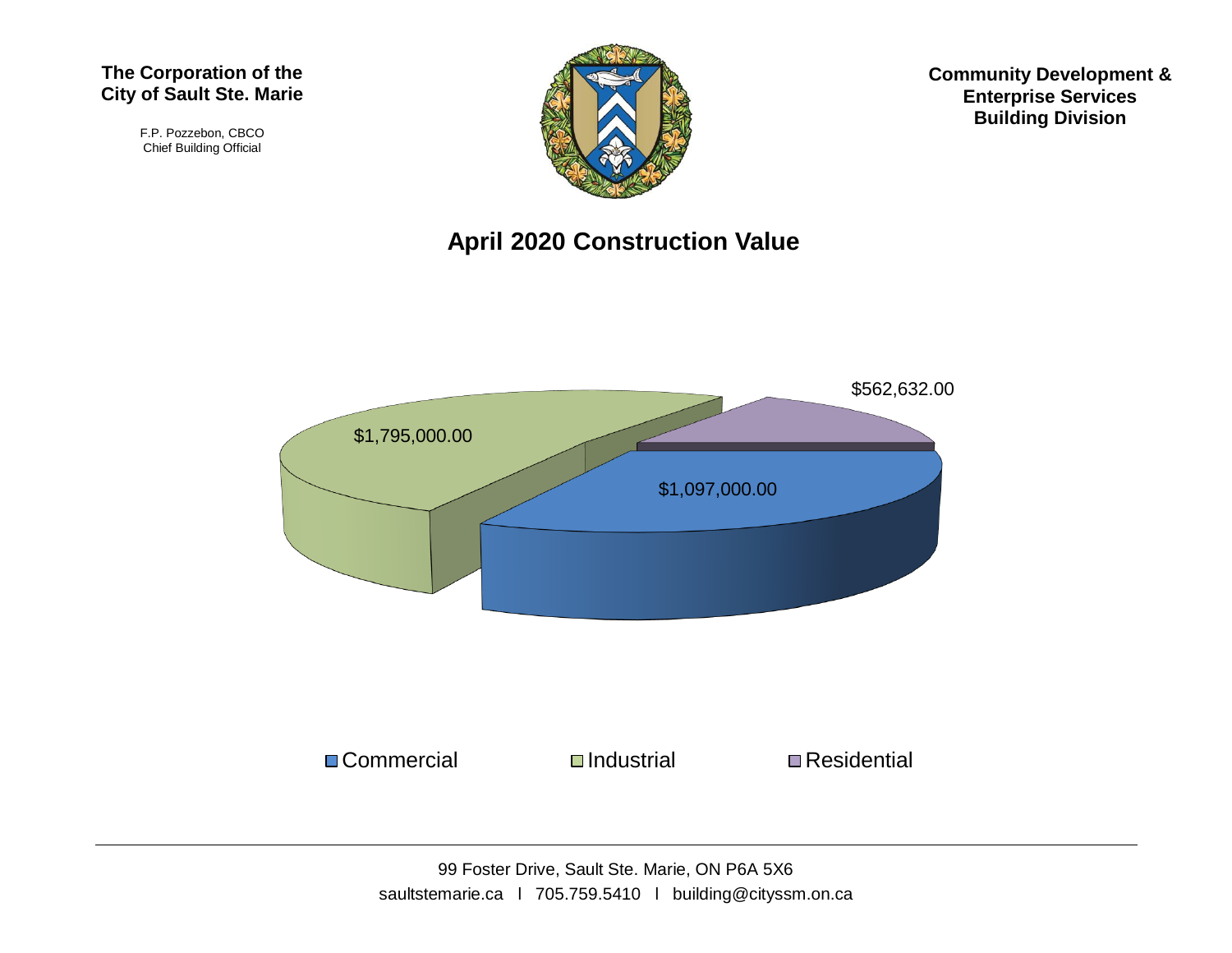

**Public Works and Engineering Services Building Division**

**Tel: (705) 759-5410Fax: (705) 541-7165**

## **BUILDING PERMITS SUMMARY 2020/04/01 to 2020/04/30**

| <b>Building Type</b>                                        |                                  | <b>New Construction</b>  |                      |                                  | <b>Alterations and Additions</b> |                      | <b>Total</b>                     |                          |                      |
|-------------------------------------------------------------|----------------------------------|--------------------------|----------------------|----------------------------------|----------------------------------|----------------------|----------------------------------|--------------------------|----------------------|
|                                                             | <b>Num</b><br>of<br><b>Units</b> | Num of<br><b>Permits</b> | <b>Value of Work</b> | <b>Num</b><br>of<br><b>Units</b> | Num of<br><b>Permits</b>         | <b>Value of Work</b> | <b>Num</b><br>of<br><b>Units</b> | Num of<br><b>Permits</b> | <b>Value of Work</b> |
| <b>Commercial</b>                                           |                                  |                          |                      |                                  |                                  |                      |                                  |                          |                      |
| Office building                                             | 0                                | $\pmb{0}$                | \$0.00               | $\boldsymbol{0}$                 | 3                                | \$64,000.00          | 0                                | 3                        | \$64,000.00          |
| Retail and wholesale<br>outlets                             | 0                                | 0                        | \$0.00               | $\mathbf 0$                      |                                  | \$10,000.00          | 0                                | 1                        | \$10,000.00          |
| Retail complex                                              | 0                                | 0                        | \$0.00               | $\mathbf 0$                      |                                  | \$10,000.00          | $\mathbf{0}$                     | 1                        | \$10,000.00          |
| Special building use                                        | 0                                |                          | \$1,013,000.00       | $\pmb{0}$                        | 0                                | \$0.00               | 0                                | 1                        | \$1,013,000.00       |
| Total:                                                      | $\pmb{0}$                        | 1                        | \$1,013,000.00       | $\boldsymbol{0}$                 | 5                                | \$84,000.00          | 0                                | 6                        | \$1,097,000.00       |
| Industrial<br>Communication<br>building                     | 0                                | $\mathbf 0$              | \$0.00               | $\boldsymbol{0}$                 |                                  | \$698,000.00         | 0                                | 1                        | \$698,000.00         |
| Maintenance building                                        | 0                                | $\mathbf 0$              | \$0.00               | $\boldsymbol{0}$                 |                                  | \$97,000.00          | 0                                | 1                        | \$97,000.00          |
| Plant for<br>manufacturing,<br>processing and<br>assembling | 0                                | 1                        | \$1,000,000.00       | $\pmb{0}$                        | $\mathbf 0$                      | \$0.00               | 0                                | 1                        | \$1,000,000.00       |
| Total:                                                      | $\mathbf 0$                      | $\mathbf{1}$             | \$1,000,000.00       | $\mathbf 0$                      | $\mathbf{2}$                     | \$795,000.00         | 0                                | 3                        | \$1,795,000.00       |
| <b>Residential</b>                                          |                                  |                          |                      |                                  |                                  |                      |                                  |                          |                      |
| Single House                                                | 0                                | 0                        | \$0.00               | 0                                | 62                               | \$562,632.00         | 0                                | 62                       | \$562,632.00         |
| Total:                                                      | 0                                | $\mathbf 0$              | \$0.00               | $\boldsymbol{0}$                 | 62                               | \$562,632.00         | 0                                | 62                       | \$562,632.00         |
| <b>Grand Total:</b>                                         | 0                                | $\mathbf 2$              | \$2,013,000.00       | $\boldsymbol{0}$                 | 69                               | \$1,441,632.00       | $\bf{0}$                         | 71                       | \$3,454,632.00       |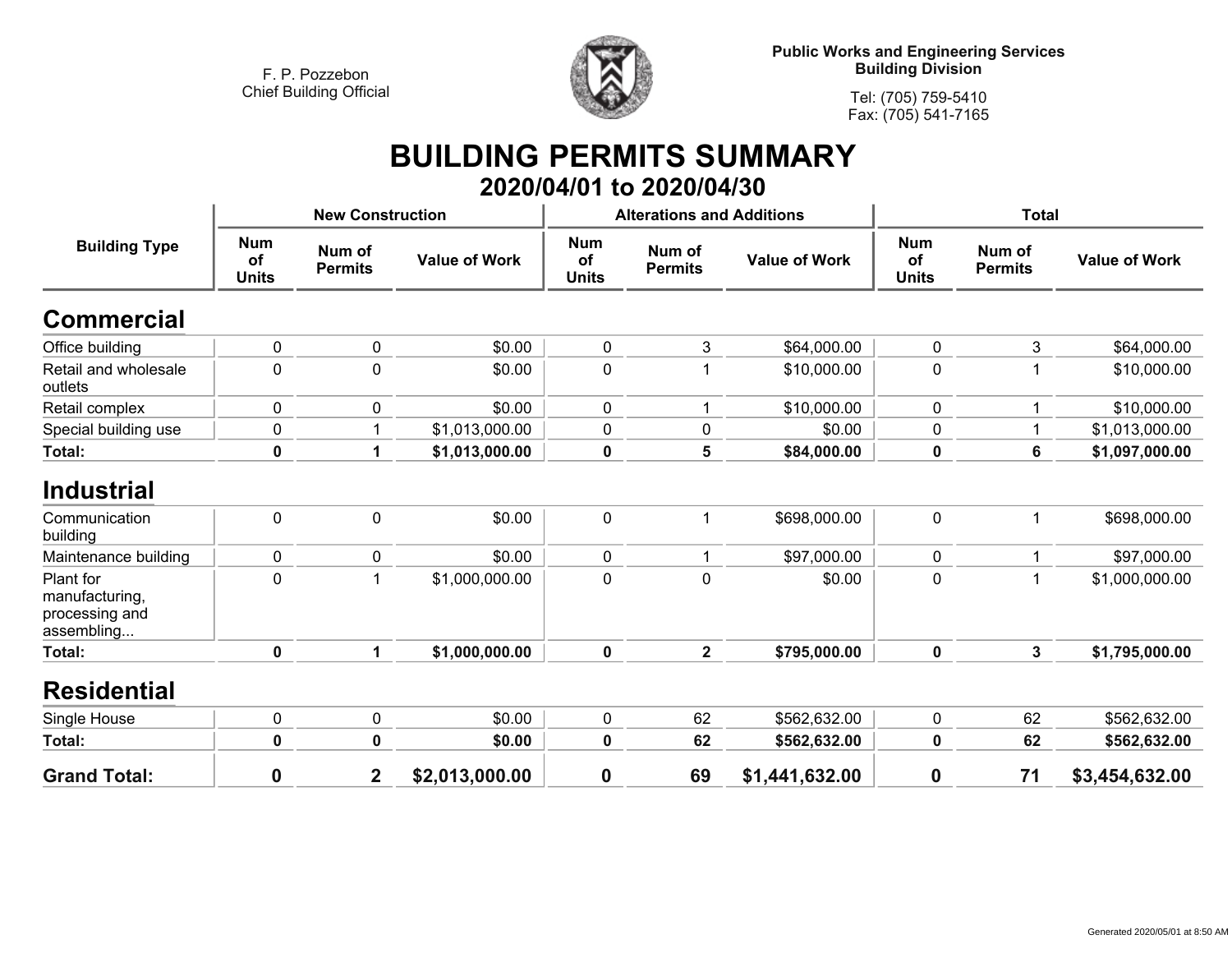

**Public Works and Engineering Services Building Division**

**Tel: (705) 759-5410Fax: (705) 541-7165**

# **DEMOLITION PERMITS SUMMARY 2020/04/01 to 2020/04/30**

| <b>Building</b><br>Type | <b>New Construction</b> |                          |                         |                        | <b>Alterations and Additions</b> |                      | <b>Total</b>           |                          |                      |
|-------------------------|-------------------------|--------------------------|-------------------------|------------------------|----------------------------------|----------------------|------------------------|--------------------------|----------------------|
|                         | Num of<br><b>Units</b>  | Num of<br><b>Permits</b> | Value of<br><b>Work</b> | Num of<br><b>Units</b> | Num of<br><b>Permits</b>         | <b>Value of Work</b> | Num of<br><b>Units</b> | Num of<br><b>Permits</b> | <b>Value of Work</b> |
| <b>Commercial</b>       |                         |                          |                         |                        |                                  |                      |                        |                          |                      |
| Office building         | 0                       | $\mathbf 0$              | \$0.00                  | $\mathbf{0}$           |                                  | \$9,000.00           | 0                      |                          | \$9,000.00           |
| Total:                  | 0                       | 0                        | \$0.00                  | 0                      |                                  | \$9,000.00           | 0                      |                          | \$9,000.00           |
| <b>Residential</b>      |                         |                          |                         |                        |                                  |                      |                        |                          |                      |
| Single House            | $\mathbf 0$             | $\Omega$                 | \$0.00                  | -1                     | 3                                | \$21,500.00          | $\mathcal{L}$          | 3                        | \$21,500.00          |
| Total:                  | 0                       | 0                        | \$0.00                  | $-1$                   | 3                                | \$21,500.00          | -1                     | 3                        | \$21,500.00          |
| Grand<br>Total:         | 0                       | $\mathbf 0$              | \$0.00                  | $-1$                   | 4                                | \$30,500.00          | -1                     | 4                        | \$30,500.00          |